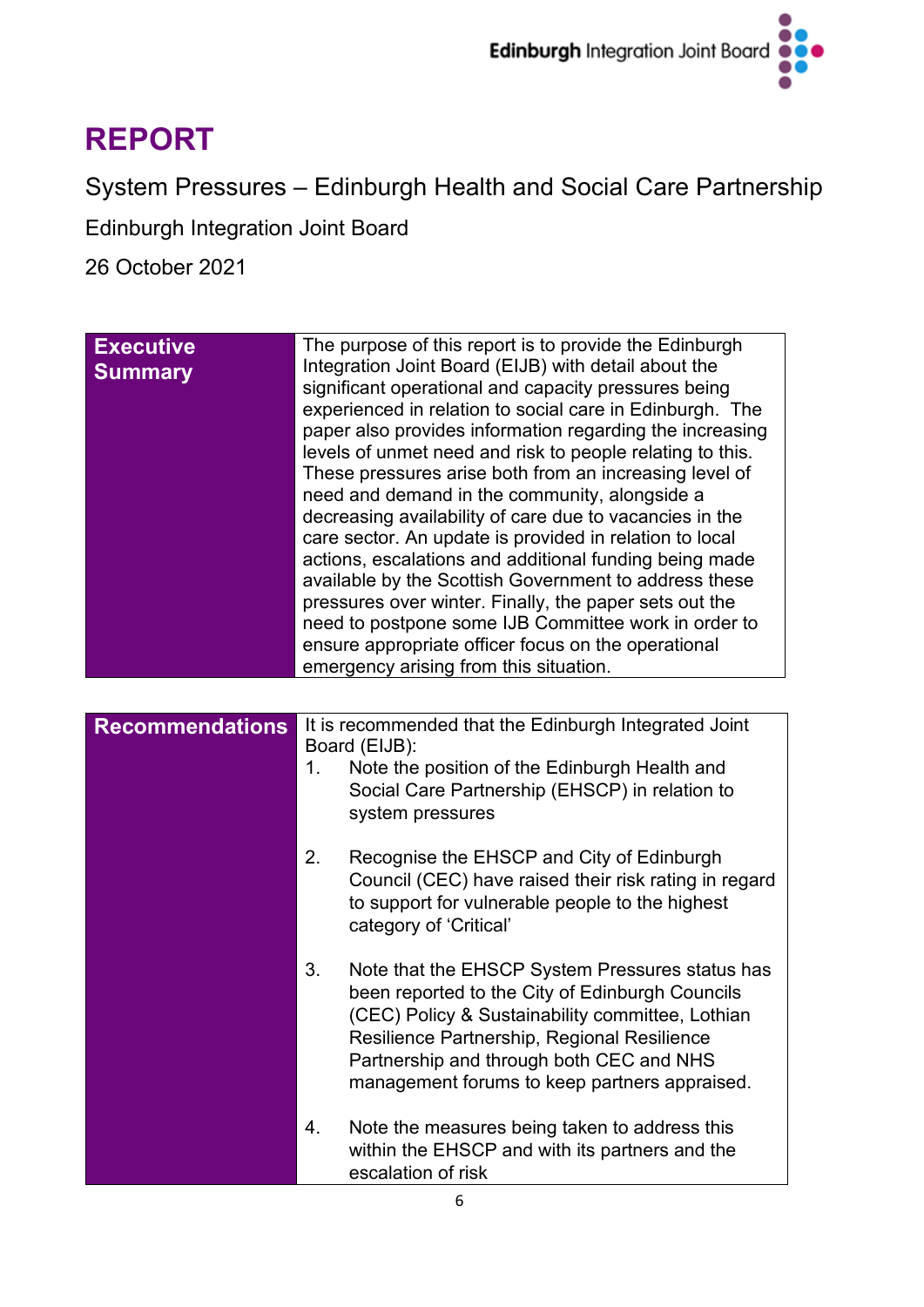

# **Report Circulation**

1. The City of Edinburgh Council's Policy & Sustainability committee considered a report on System Pressures to the EHSCP on the 5<sup>th</sup> of October 2021.

# **Background**

2. Over the last few months, as society has opened up and as restrictions have been reduced, the EHSCP, as with other partnerships across Scotland, has seen an increase pressures on the system. This is seen in both an increase in referrals to social work and requests for service, and an increasing number of people being assessed as requiring a service. Other drivers for increasing demand include people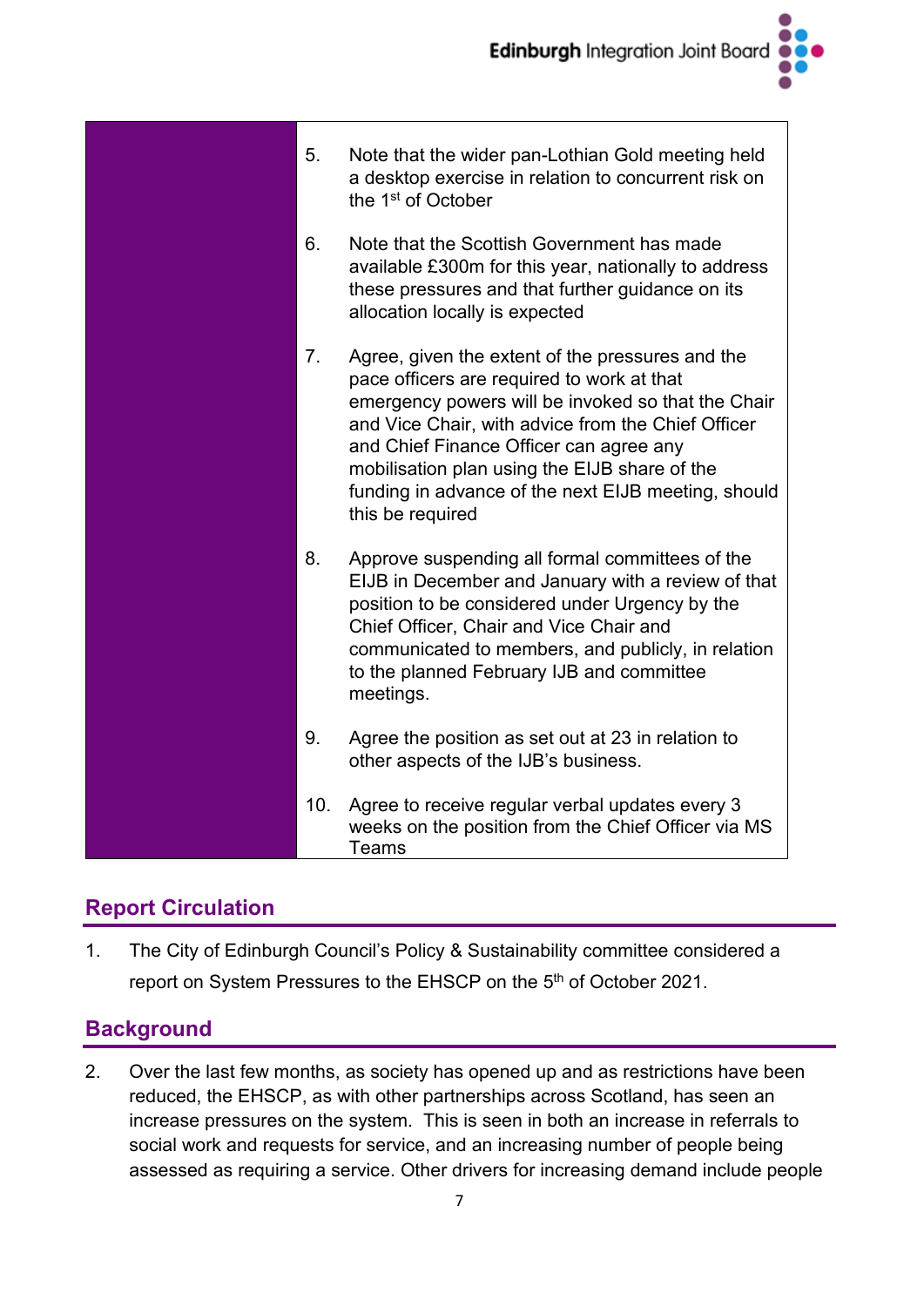being de-conditioned (i.e. frailer, less confident) following periods of lockdown, family/unpaid carers who have cared for people during the pandemic returning to work following furlough and a general, build-up of demand emerging as messaging about services being 'open as usual' have been released.

- 3. The demand sits across a range of areas:
	- 3.1 Increasing number of people requesting an assessment and service in the community, as a reaction to declining conditions exacerbated by the long periods of lockdown.
	- 3.2 Increasing complexity of need being seen due to people being deconditioned following the restrictions of lockdown.
	- 3.3 Adult Support and Protection referrals have significantly increased, due to the absence of many mitigating factors during Covid, as well as directly from the additional stressors of the situation.
	- 3.4 Increasing requests for services for people needing support to be discharged home from acute hospital care. The acute hospital sites in Lothian have all seen unprecedented levels of presentations (not merely in terms of covid) much of which has flowed through to subsequent social care demands on the point of discharge back into the community.
	- 3.5 Pressures on the court system and a significant backlog there has reduced our ability to move Adults with an Incapacity (known as 'Code 9 delays') as a clear legal basis for any move in these cases is required. In addition the increase in referrals under this is also placing an increasing demand on our Mental Health Officer service.
	- 3.6 Continuing pressure on staffing due to a rise in covid cases.
- 4. The EHSCP is seeking to balance all these demands through rigorous triage, risk management and prioritisation of need, acuity and safety both within current systems and models of care while also looking to develop new approaches that may relieve the position. However, the overall impact is increasing waits for assessment for people seeking support and increasing waiting times for care to be put in place once need has been identified. This is naturally very frustrating and upsetting for people and families as well as for our professionals who are managing competing demand and risk. It is also a very difficult situation for unpaid Carers who are maintaining that role while waiting for formal support.
- 5. Coupled with the increasing demand for services, the EHSCP is also seeing a decrease in care capacity available to support people and this is compounding the already challenging position. External providers of care are reporting staffing reductions and high levels of vacancies and turnover. Some providers have reported as much as a 30% reduction in staffing arising from EU nationals returning home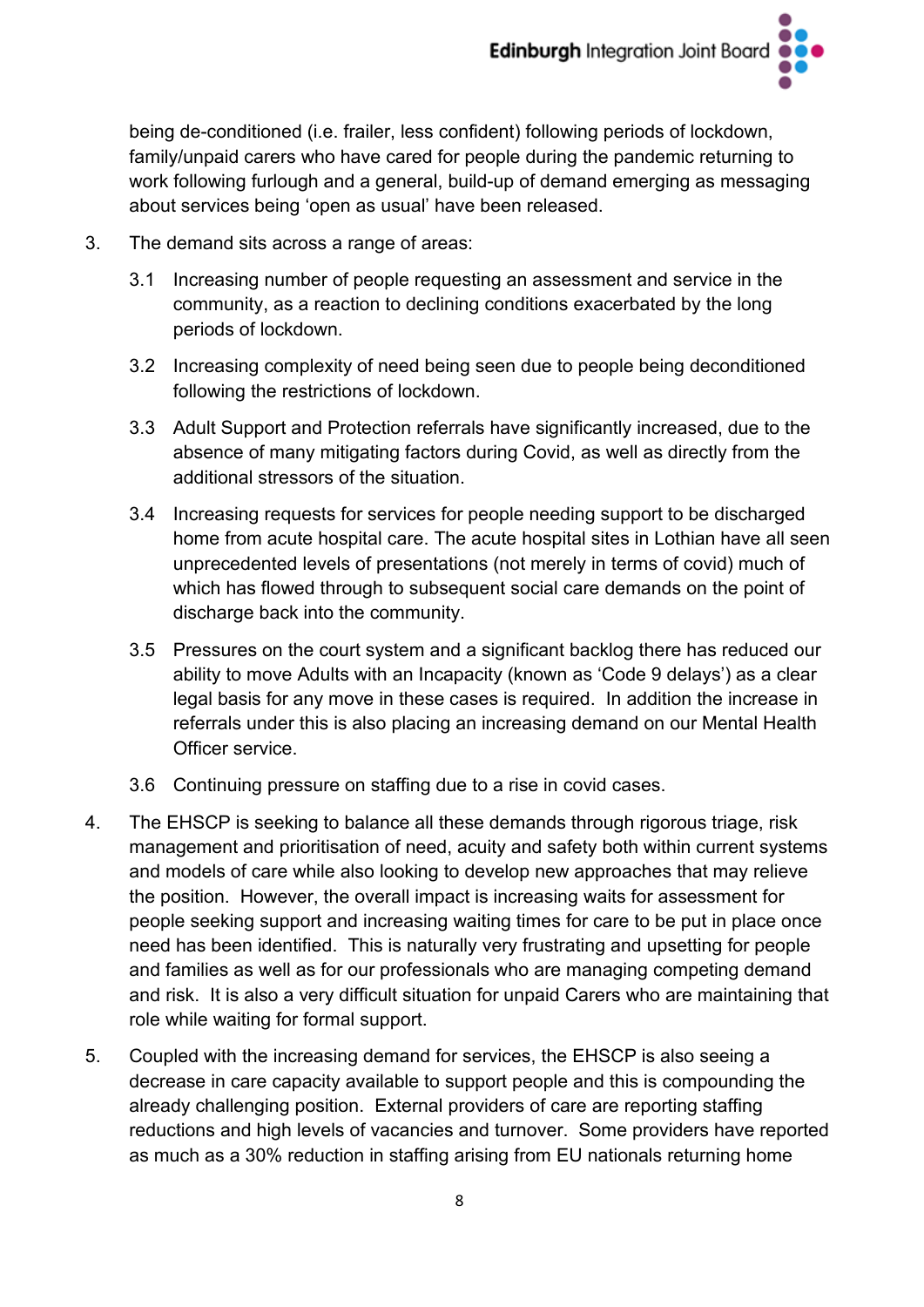(sometimes as a permanent decision, but also significant numbers leaving for an extended time back home following lengthy travel restrictions which have prevented them doing so), people moving to jobs in other parts of the economy, and due to fatigue and absence related to Covid. We have experienced an aspect of what has been called 'The Great Resignation', in that people who have been on the front line of social care during this lengthy period are seeking a fresh start in new sectors.

# **Main Report**

- 6. The Edinburgh Integration Joint Board (EIJB) and EHSCP have increased the capacity in Home Care in recent years in response to general demographic change and demand. This had a positive impact on the EHSCP's performance across a range of measures including an ongoing downward trend in Delayed Discharge, and reductions in people waiting for an assessment and in those waiting for care following an assessment. However, given the current levels of demand and complexity as set out above, and the decreasing care capacity available, the partnership is now escalating further the level of risk to people and performance arising from this and the worsening performance being seen.
- 7. Delays and community capacity are inextricably linked, with delays rising through the reductions in capacity that have been seen in recent weeks and providers being unable to provide care at home. The EHSCP has seen growing waiting lists for assessment and increasing waits for care once an assessment has been completed. Capacity issues are due to reductions in staff available across the sector with both our internal and external provision seeing as much as a 30% reduction in capacity as indicated above. Delays have grown significantly over recent weeks - almost exclusively due to the challenges with capacity necessary to keep pace with demand.

### **Evidence of increasing demand**

8. While the numbers of delays in hospital have increased so too has the demand in the community and there are far more people waiting in a community setting than in an acute hospital. The EHSCP continues to have a significant backlog of people who are waiting for an assessment or for a package of care. These are people who have been determined as having a critical or substantial level of need for social care support and there is a need to balance risk and ensure people's safety

| Table 1: People waiting for a package of care and their unmet need shown in hours |                    |                     |                         |                       |                    |                               |
|-----------------------------------------------------------------------------------|--------------------|---------------------|-------------------------|-----------------------|--------------------|-------------------------------|
| Total waiting<br>for an<br>assessment to<br>start                                 | Hospital<br>people | Community<br>people | Total people<br>waiting | <b>Hospital Hours</b> | Community<br>hours | <b>Total hours</b><br>waiting |
| $30/08/2021 -$<br>(1306)                                                          | 93                 | 474                 | 567                     | 1,498                 | 4.075              | 5573                          |
| 23/08/2021 -<br>(1280)                                                            | 96                 | 446                 | 542                     | 1,466                 | 3,588              | 5053                          |
| 16/08/2021 -<br>(1261)                                                            | 103                | 419                 | 522                     | 1,615                 | 3,447              | 5061                          |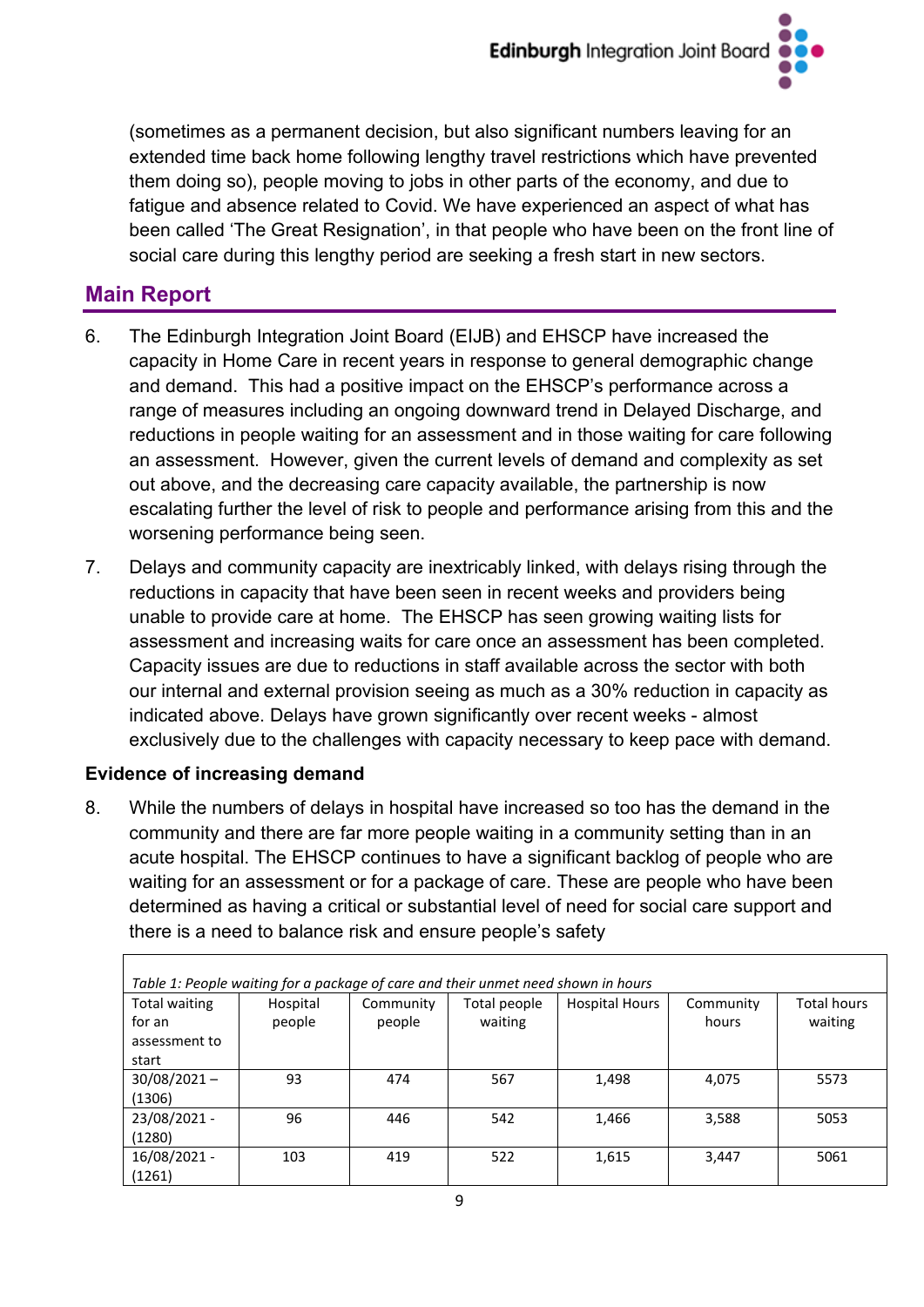

| 09/08/2021 -<br>(1202) | 99 | 421 | 520 | 1,726 | 3,283 | 5,008 |
|------------------------|----|-----|-----|-------|-------|-------|
| 10/08/2020 -<br>(766)  | 42 | 489 | 531 | 746   | 3,528 | 4,274 |

- 9. Social care services in Edinburgh are provided through our internal Home Care (HC) service or externally commissioned Care at Home (CAH) services to over 5,000 people. The number of hours per week provided has increased substantially from 104,000 in 2019 to 121,000 in 2021.
- 10. Additionally, we provide funding for people selecting to have an Individual Service Fund (ISF) and Direct Payments, where they organise their care directly from the market. While we are not directly involved in managing this care, the increase in hours under a Direct Payment also represents the growing pressure in the market.
- 11. As well as the increases in demand for our adult social care services, we are also experiencing pressure in other areas of activity. In particular, the number of adult protection cases has increased over the last year, potentially linked to the restrictions during lockdown. These cases need to be prioritised to ensure the safety of the vulnerable individuals involved. This puts increased pressure on our social work and locality teams.

#### *Table 2: Adult Support and Protection activity*

|     |     | Jun-21             |
|-----|-----|--------------------|
| 89  | 111 | 109                |
| 132 | 149 | 192                |
| 38  |     | 44                 |
|     |     | Jun-19<br>$Jun-20$ |

12. As set out above we are also experiencing an increase in the number of people who are delayed in hospital when medically fit for discharge and who are unable to access either a suitable care home place or care in the community. This rise in delays reflects the wider capacity issues in the social care system described above.



*Figure 1: Long-term trend in delayed discharges*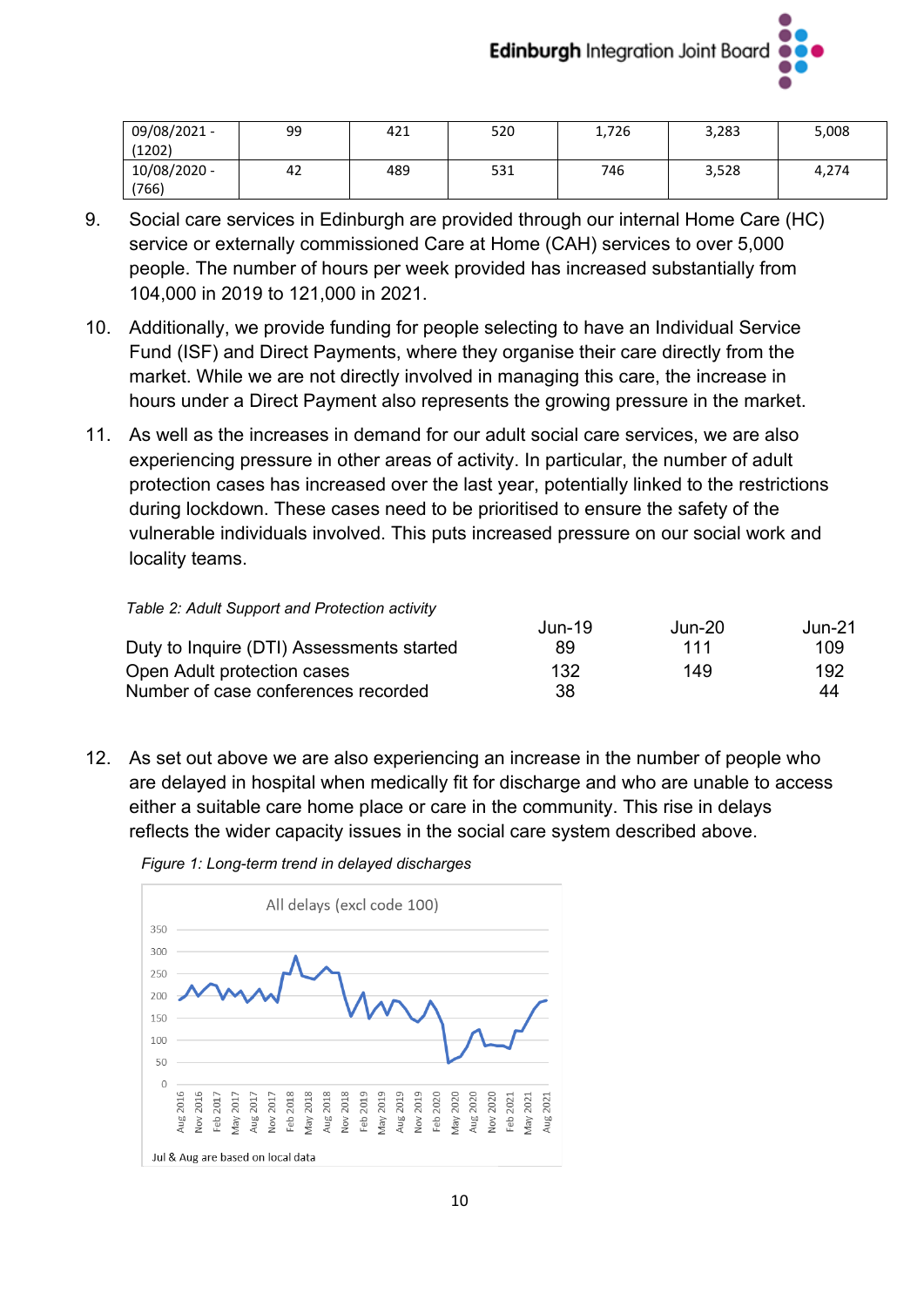

13. This system pressure is not unique to Edinburgh with a similar pattern of increasing delays and pressures being seen across Scotland. The impact of reducing capacity is also reported in other HSCPs as driving these pressures. Figure 2 below shows a similar pattern as the Edinburgh position in Figure *1.*



### **Risk Implications**

- 14. The EHSCP management team has recognised the increasing risk to people and performance and we are managing this in a number of ways. At a locality level we have clear systems of triaging and prioritisation of all referrals coming through to ensure consistency of resource allocation, and Practice Oversight Groups in each of the 4 Localities are in place to ensure the consistency is maintained. However, balancing of demand and supply has placed these processes under considerable strain over the past six months.
- 15. In terms of risk escalation we have moved the risk in relation to care for people from Very High to Critical and have reflected this in the Council's Covid-19 Risk Management Plan and Risk Register, the EHSCP Risk Register and the IJB's Risk Register in relation to its ability to deliver on its strategic plan arising from partners' inability to meet demand. The Chief Officer reports the position at both the Council's CIMT and NHS Gold Command meetings and the EHSCP Incident Management Team (which has been maintained throughout the pandemic) is meeting three times per week to oversee the situation and the actions being taken. There is also a risk in relation to Business as Usual as EHSCP officers have to prioritise the operational crisis. This has a potential impact also on the Integration Joint Board with officers being unable potentially to meet the requirements of the Board and its committees.

### **Financial**

16. The Cabinet Secretary for Health, Social Care and Sport announced a package of measures in support of health and social care pressures on Tuesday the 5<sup>th</sup> of October and £300m to the end of the financial year to support these. Measures set out include support to build capacity through recruitment, increasing the minimum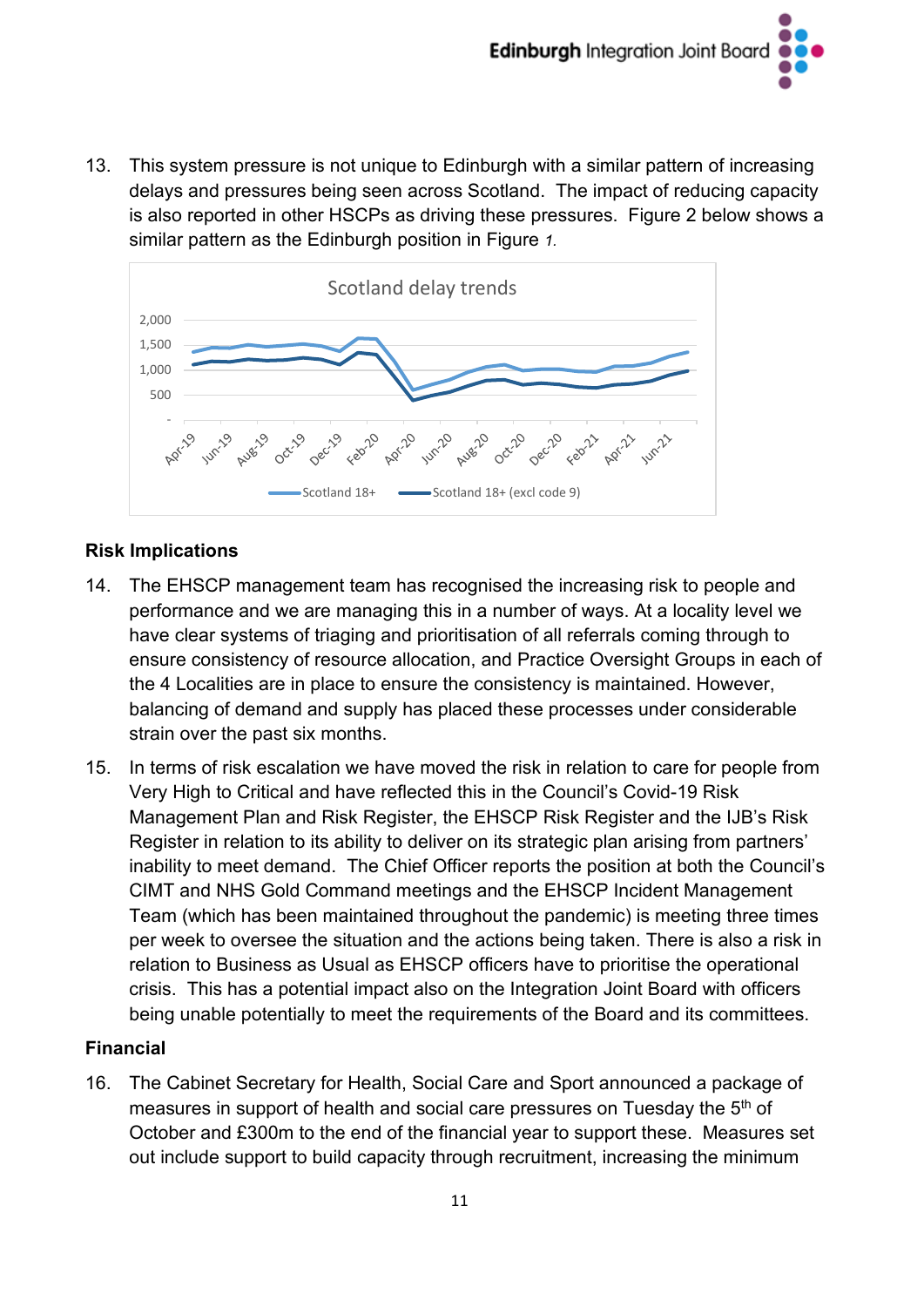hourly rate for commissioned care provision to £10.02 per hour and funding to increase community capacity for Multi-disciplinary teams, Hospital at Home and Home First approaches. At the time of updating this paper the guidance on the allocation of this funding had not been issued. However, given the scale and impact of the pressures it is anticipated that officers will have to act quickly to put further measures in place utilising the funding. To that end, the EIJB is asked to support emergency powers to the Chair and Vice Chair so that decisions relating to this funding can be made quickly and, where necessary, between EIJB meetings. The allocation of funding at a national level has been set out in the letter from Scottish Government set out in Appendix 1 and our planning work will support a focus on these elements.

- 17. Given the level of uncertainty set out in this paper, and relating to the allocation of the additional funding from Scottish Government, quantifying the financial implications with any degree of confidence is complex. However, there is sufficient flexibility in the system to give reassurance that, in total, the financial consequences of the actions to improve performance set out in this paper will be met in full.
- 18. The impact of the shortage of care at home on the hourly cost of these services is unknown at this point. However, we have seen some providers offer staff recruitment and retention incentives and seek to reclaim these via the provider sustainability arrangements.

### **Other actions being taken**

- 19. The EHSCP has developed a number of plans in response to this and these are being reported into both NHS Lothian and Council. The set out below are actions which are underway across the following areas of focus:
	- Increasing capacity within the care sector working with providers on a single recruitment portal and advertising campaign and work is also underway with education providers on supporting more students into part time work in care to fit with their studies
	- Optimising the care already available working with providers to ensure efficiency and reduce any duplication in any of the areas of Edinburgh
	- Engaging with 3<sup>rd</sup> sector on opportunities to work with volunteers and nthe voluntary sector in a way that is safe and appropriate
	- Enhancing multi-disciplinary teams already in place including increasing staffing into District Nursing in-reach, Home First and Discharge to Assess models
	- Optimising use of Technology to support people and carers
	- In each case there will be a natural limit in relation to available workforce, and we anticipate that despite the efforts being undertaken there will continue to be risk of impact on vulnerable people. Communications have been approved and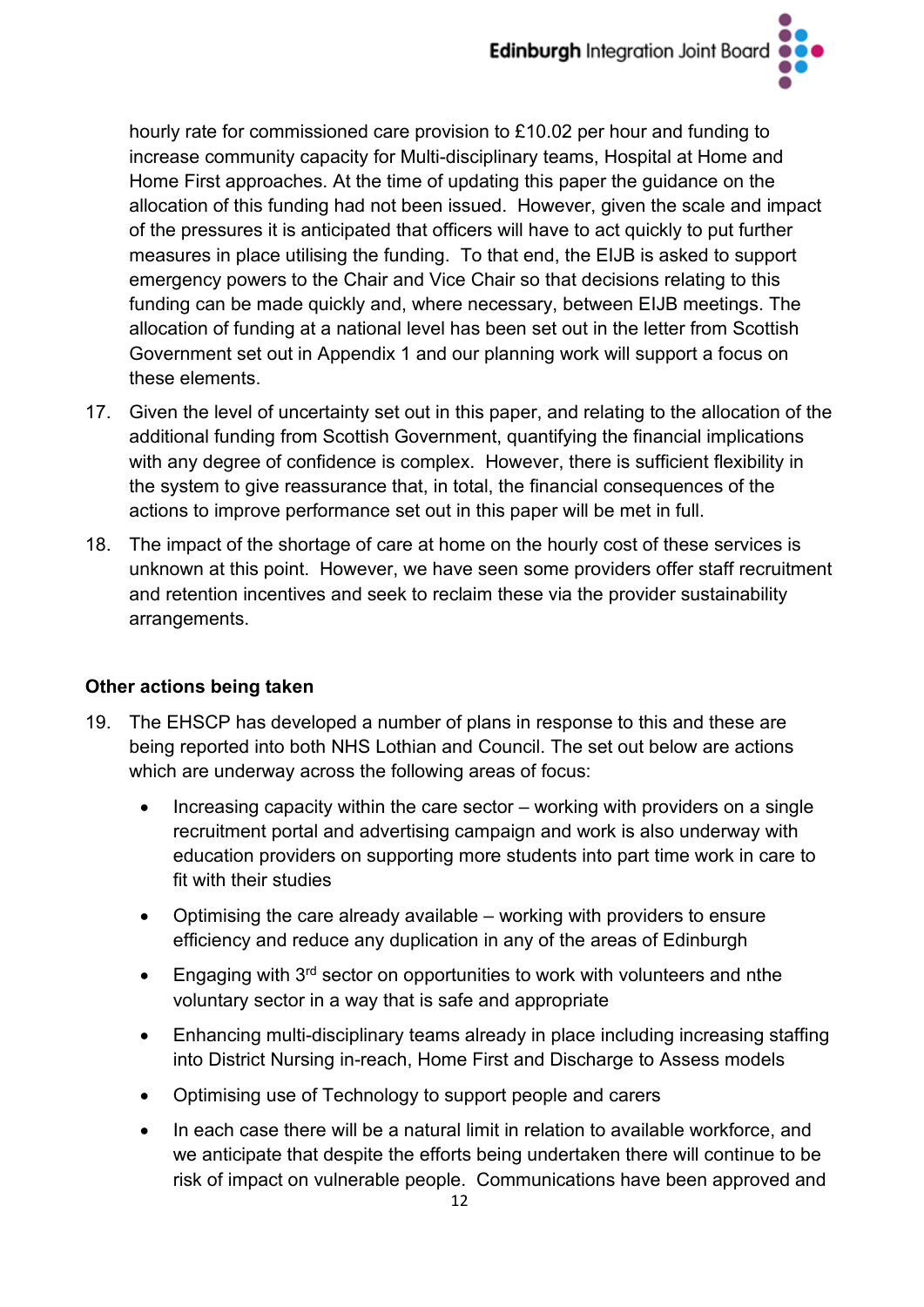people who use our services have been written to informing them of the current difficulties and the potential that their services may be changed.

- 20. An allocation of funding to support these and any further actions will come from the EIJB share of the  $£300m$  announced on the  $5<sup>th</sup>$  of October and the HSCP will adjust or add actions to the existing plan to ensure an appropriate use of the funding. As set out above emergency decision making powers may be required to ensure any requested formal plan submission to Government can be approved by the Chair and Vice Chair outwith normal EIJB meeting cycles.
- 21. Operational oversight arrangements are in place and a programme management approach is being taken to ensure all the complex elements of the operational response are being implemented. Escalations are in place for any operational aspects of this through the Council Corporate Incident Management Team and NHS Lothian Gold Command.
- 22. This is a significant, additional workload and all managerial capacity is being focused on undertaking planning in regard to actions that can be taken to mitigate the crisis and in their implementation. The scale of this challenge is recognised in recent correspondence from Scottish Government to NHS Boards which maintains them on an 'emergency footing' until March 2022.

### **Impact on EIJB Business**

- 23. Given the nature of this operational emergency officers must prioritise effort in support of delivering a response and in supporting frontline delivery, management of the risk and oversight. As a result of the increasing demand on officer time at every level in the HSCP, it is proposed that some elements of the IJB's governance and delivery of its strategic programmes are postponed or paused as set out below:
	- Programmed November committee meetings to go ahead if considered necessary by the Chair of committees in discussion with the lead officer, agreeing a manageable agenda
	- Cancel all formal EIJB and Committee Meetings in December and January assume these are reinstated in February but allow decisions about this to be taken under Urgency. It should be noted here that we cannot be certain or confident that February meetings can go ahead and that this will be dependent on the circumstances and demands on the system at that point in winter.
	- Postpone delivery of EIJB's Performance Framework
	- Cancel November's Budget Working Group
	- Internal Audit activity reschedule remaining activity not yet underway
	- Work underway to deliver a revised full Strategic Plan is paused and an interim Plan is produced instead. Given the scale of uncertainty now and in coming months this will support longer term planning to take place after this acute and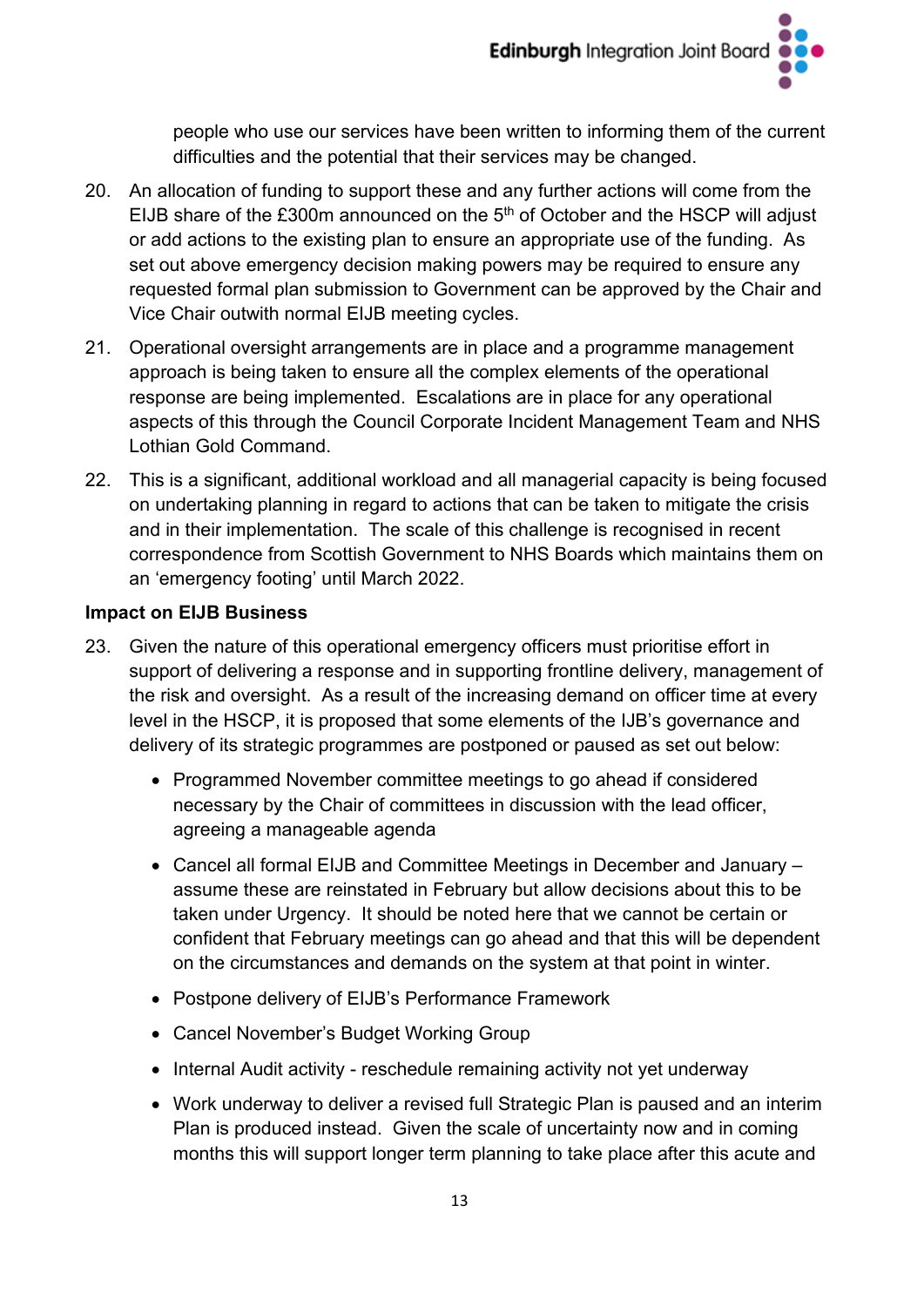difficult phase of the pandemic and with a better understanding of the emerging context of whole system recovery and reform.

- 24. These arrangements will be reviewed during December and January in consultation between the Chief Officer, Chair and Vice Chair.
- 25. It's also recognised that some decisions may need to be made outwith the normal timetable of IJB meetings. Under the EIJB's standing orders (15.1) provision is made for urgent decisions to be made 'urgently between meetings of the IJB or Committees, the Chief Officer, in consultation with the Chair and Vice Chair, may take action, subject to the matter being reported at the next meeting of the Integration Joint Board or committee.

# **Consultation**

26. This paper has set out the significant challenge facing the provision of care in Edinburgh and the risk and impact this may have on people. It has also set out the mitigations and actions underway to address the situation and escalation and reporting in place. Clearly the concern is one of impact on the vulnerable people that require support and their families and carers. The EHSCP is writing to all service users and families to appraise them of the situation, the impact it may have on waiting times and actions being taken.

# **Report Author**

### **Judith Proctor**

# **Chief Officer, Edinburgh Integration Joint Board**

[Judith.Proctor@edinburgh.gov.uk](mailto:Judith.Proctor@edinburgh.gov.uk)

### **Appendices**

Appendix 1 Winter Planning for Health and social Care – Letter from Donna Bell and John Burns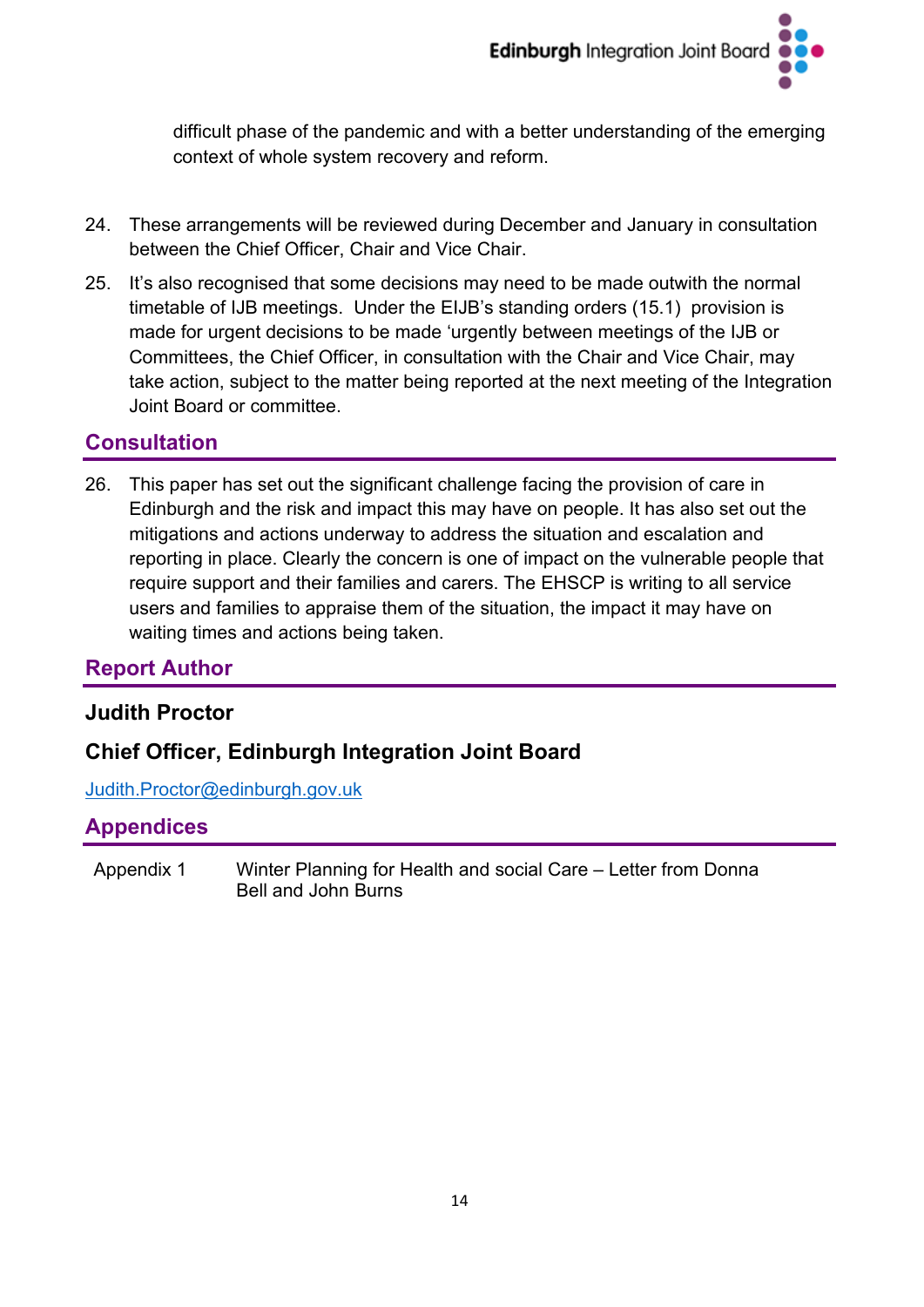NHS Scotland Chief Operating Officer John Burns



Director of Mental Wellbeing and Social Care Donna Bell

E: [john.burns@gov.scot](mailto:john.burns@gov.scot)

E: [donna.bell@gov.scot](mailto:donna.bell@gov.scot)

Local Authority Chief Executives Chief Officers Chief Social Work Officers COSLA Chairs, NHS Chief Executives, NHS Directors of Human Resources, NHS Directors of Finance, NHS Nurse Directors, NHS

**By email** 

Dear colleagues,

#### **Winter Planning for Health and Social Care**

We are writing to confirm a range of measures and new investment being put into place nationally to help protect health and social care services over the winter period and to provide longer term improvement in service capacity across our health and social care systems.

This new investment of more than £300 million in recurring funding, as set out by the Cabinet Secretary for Health and Social Care in Parliament today (05 October 2021), is a direct response to the intense winter planning and systems pressures work that has taken place over recent weeks with stakeholders, including with health boards, local authorities, integration authorities, trade unions and non-affiliated staff-side representatives.

All of our winter planning preparations are predicated on four key principles:

1. *Maximising capacity* – through investment in new staffing, resources, facilities and services.





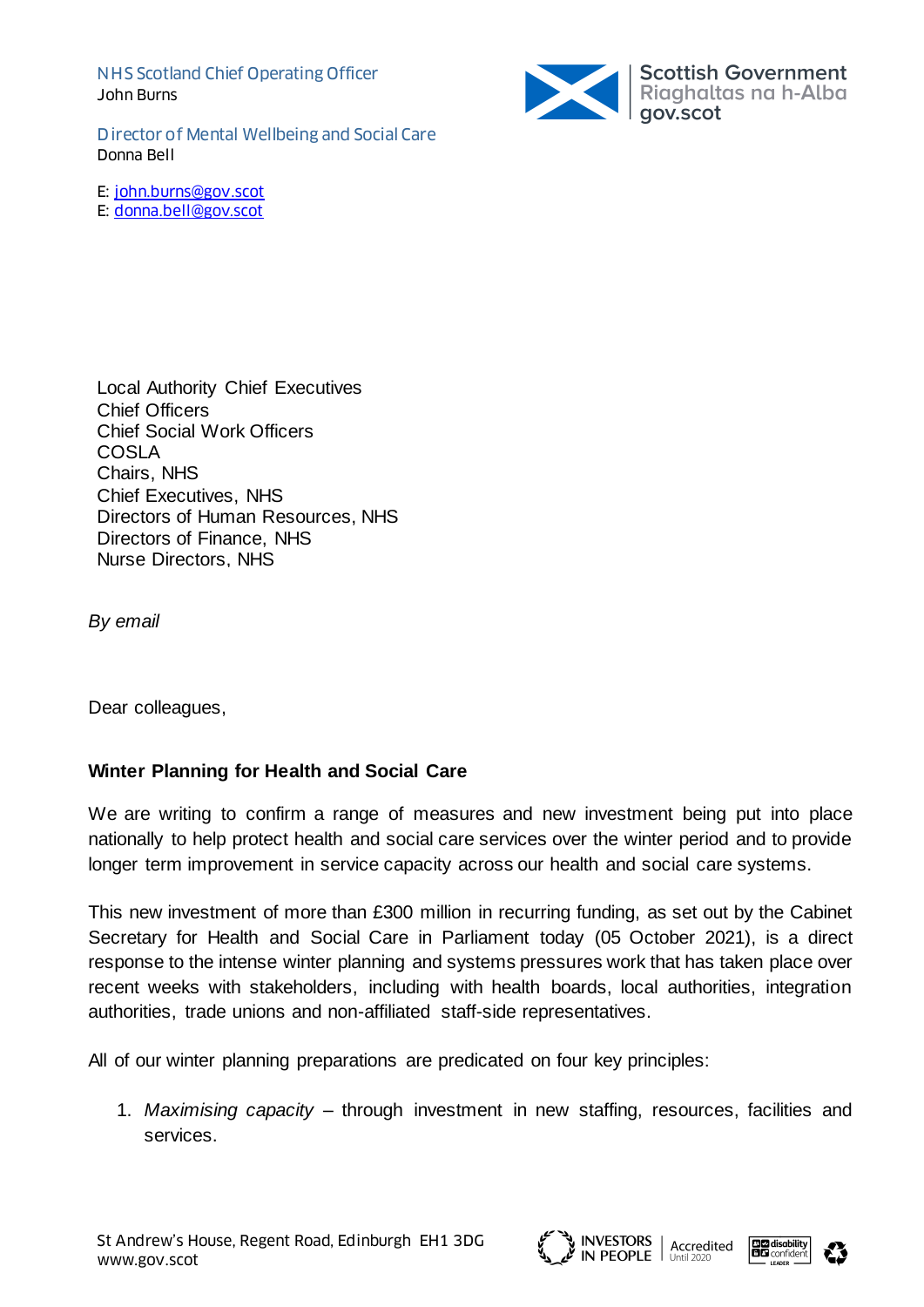- 2. *Ensuring staff wellbeing* ensuring that they can continue to work safely and effectively with appropriate quidance and line-management and access to timely physical, practical and emotional wellbeing support.
- 3. *Ensuring system flow* through taking specific interventions now to improve planned discharge from hospital, social work assessment, provide intermediary care and increase access to care in a range of community settings to ensure that people are cared for as close to home as possible.
- 4. *Improving outcomes* through our collective investment in people, capacity and systems to deliver the right care in the right setting.

Collectively, these principles are designed to ensure the action we take now has a lasting and sustainable impact. We are not just planning to build resilience in our health and social care systems to see us through this winter; we are also building on the approach to recovery and renewal set out in the NHS Recovery Plan and through our continued efforts to improve social care support.

It is understood that collectively we continue to face significant demand across services and that current pressures are likely to further intensify over the winter period. We are grateful to you and your colleagues across the NHS, social work and social care who are working tirelessly to help us navigate through the on-going pandemic and to manage current demands.

You will already be aware that the NHS in Scotland will remain on an emergency footing until 31 March 2022. In connection with this, we are actively examining how we manage the volume of work connected with staff governance, staff experience and some on-going programmes of work over the winter period. This may include temporarily slowing or suspending some programmes – but this does not mean that the Scottish Government is no longer committed to completing those programmes. We are particularly mindful of the pressure on employer and staff time and wish to engage with you on how we manage work programmes that are not directly related to relieving winter service pressures, to enable us to support the objectives of maximising capacity and supporting staff wellbeing and, at the same time, progressing other Ministerial priorities.

The suite of new measures, and the actions now required of health boards, and in partnership with integration authorities and Local Authorities, is supported by significant new recurring investment. Further specific information on allocations to be made to individual areas will be provided to NHS Directors of Finance and IJB Chief Finance Officers in the coming days. Further discussions on Local Authority distribution mechanisms will take place urgently.

It is critical that we continue to work together to make progress at pace and we would like to offer our sincere thanks in advance for your collective efforts in implementing the suite of measures set out immediately below.





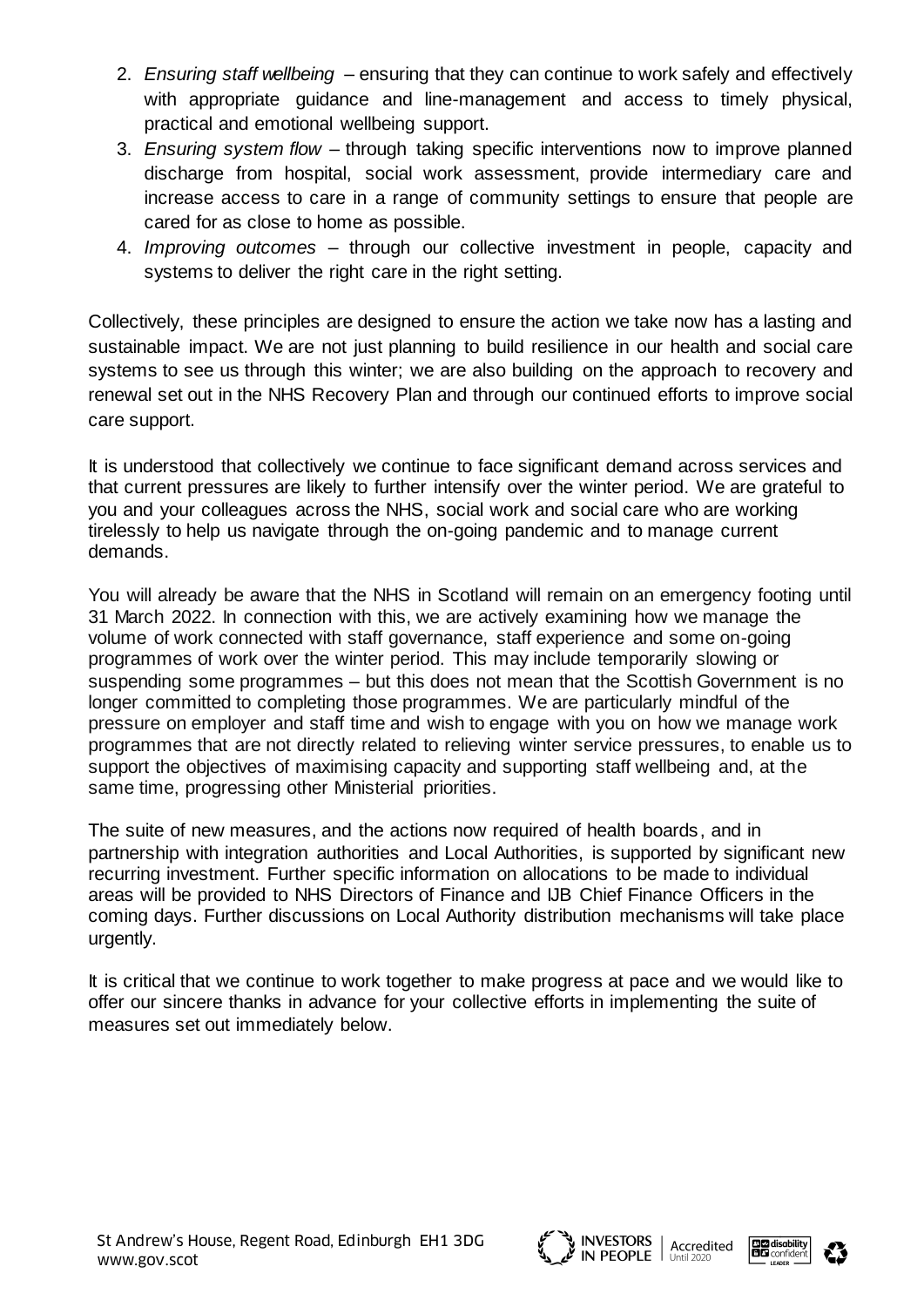### **Multi-Disciplinary Working, including the recruitment of 1,000 Health and Care Support Staff**

We are providing recurring funding to support the strengthening of Multi-Disciplinary Working across the health and social care system to support discharge from hospital and to ensure that people can be cared for as close to home as possible, reducing avoidable admissions to hospital. This includes up to £15 million for recruitment of support staff and £20 million to enhance Multi-Disciplinary Teams (MDTs) this year and recurring.

These MDTs should support with social work and care assessment, hospital-to-home and rapid response in the community. MDTs may encompass:

- **Integrated assessment teams to discharge people from hospital with care and support** in place, working in partnership with unpaid carers;
- **Enabling additional resources for social work to support complex assessments,** reviews and rehabilitation, as well as AWI work;
- Ensuring that people at home or in care homes have the most effective care and that care is responsive to changing needs;
- Rapid-response community MDTs to facilitate diversion away from GPs, Out of Hours services (OOH) and the Scottish Ambulance Service (SAS) into the community; and,
- **Scaling up Hospital at Home to prevent or avoid admissions.**

To further support this work, we are asking territorial health boards to recruit 1,000 new health care support workers, with a specific focus on Agenda for Change bands 3 and 4, immediately, to provide additional capacity across a variety of services both in the community and in hospital settings. Boards are also able to recruit to new band 2 roles in acute settings and to support progression of existing staff into promoted posts. These roles will support hospital services as well as support social care teams to enable discharge from hospital. Boards are asked to recruit staff to assist with the national programme of significantly reducing the number of delayed discharges.

It is essential that all of this increases capacity within local community systems and we are mindful that recruitment may inadvertently move staff from other sectors including Care at Home services and care homes. Decisions – including the decision to recruit new staff to MDTs – should be made in active consultation with H&SCP Oversight Groups, which have been stood up to manage community demand and the deployment of resources.

Boards should note that there will be a national recruitment campaign for social work and social care which will link in with activity being undertaken by Local Authorities.

Full details of the expected volume of staffing that each territorial board is expected to recruit, is set out at Annex A. It is expected that recruitment activity should be commenced immediately.

The Scottish Government has already provided £1 million of funding in-year across NHS Scotland to build capacity within recruitment teams and national health boards have offered to provide mutual-aid to territorial boards to manage new volume recruitment. Health boards have the flexibility to use recruitment agencies to assist with any aspect of the recruitment process.





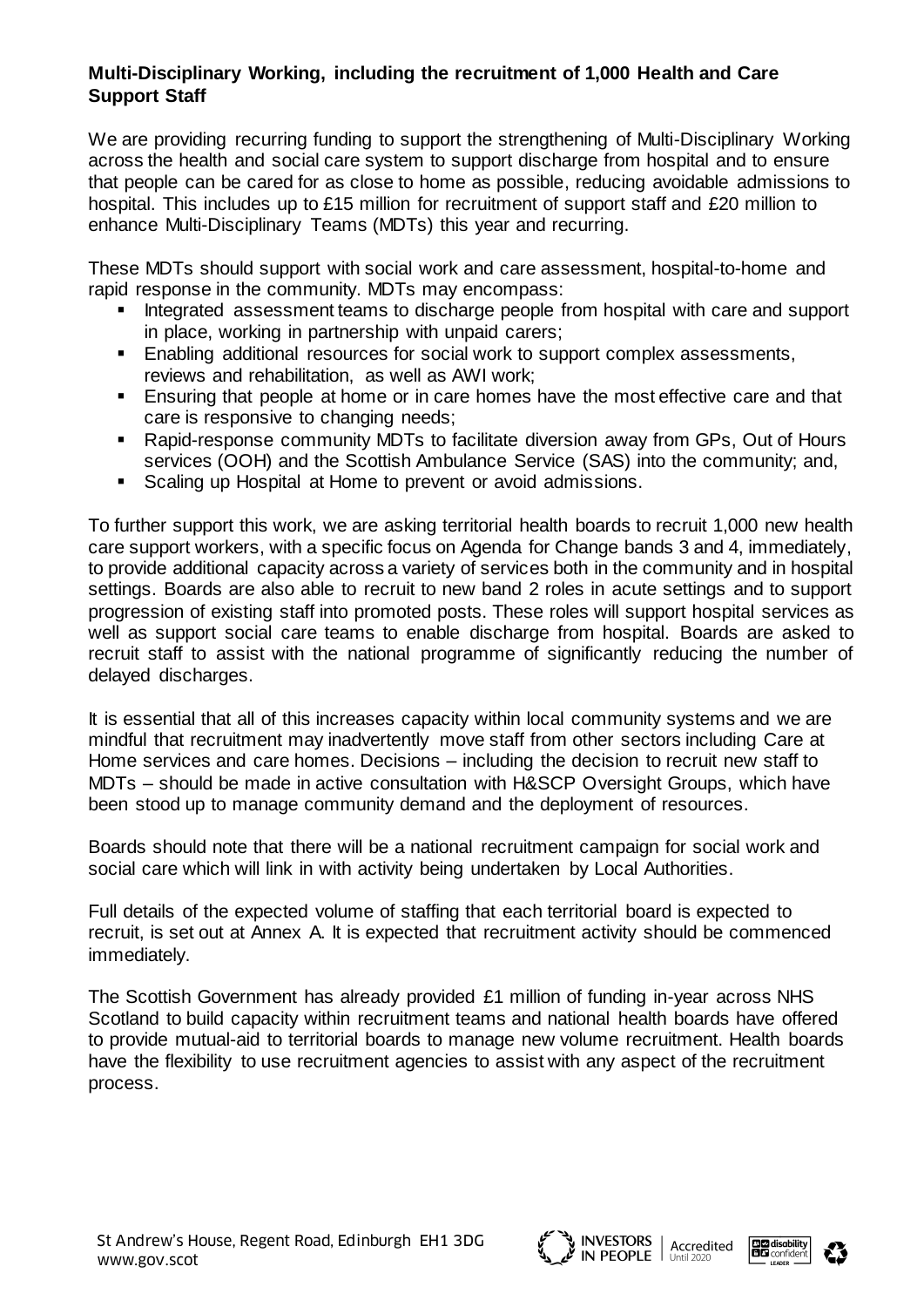NES has offered support with training and upskilling including residential fast-track induction in partnership with GJNH. This can take the form of developing 'Once for Scotland' induction and statutory and mandatory training at pace to allow mutual aid between boards on statutory and mandatory training and potential centrally coordinated Hub and Spoke training provision where boards would find this helpful.

#### **Providing interim care**

£40 million for 2021/22, and £20 million for 2022/23 has been provided to enable patients currently in hospital to move into care homes and other community settings, on an interim basis, to ensure they can complete their recovery in an appropriate setting. This is likely to be for a period of up to six weeks through an expedited process. Local teams will work with people and their families to explore options, maintaining choice and control. Multi-disciplinary teams will provide support to people in these interim settings to ensure they receive high quality, responsive healthcare and rehabilitation. Consent will, of course, be sought before discharge from hospital and safe clinical pathways, aligned with public health advice and guidance must be adhered to. Any placement is expected to be in their immediate locality or other suitable location. There will be no financial liability for the individual or their family towards the costs of the care home.

The offer of an interim placement should be made when the HSCP are unable to provide an appropriate care at home package immediately, or when the first choice care home is temporarily unavailable. A clear care plan for this period of interim care needs to be in place, with an agreed date for the placement to end, set out before the placement begins.

#### **Expanding Care at Home capacity**

£62 million for 2021/22, has been allocated for building capacity in care at home communitybased services. This recurring funding should help to fulfil unmet need, and deal with the current surge in demand and complexity of individual needs, also helping to ease pressures on unpaid carers.

Therefore, this funding should be spent on:

- i. **Expanding existing services**, by recruiting internal staff; providing long-term security to existing staff; Enabling additional resources for social work to support complex assessments, reviews and rehabilitation; commissioning additional hours of care; commissioning other necessary supports depending on assessed need; enabling unpaid carers to have breaks.
- ii. **Funding a range of approaches to preventing care needs from escalating,** such as intermediate care, rehabilitation or re-enablement and enhanced MDT support to people who have both health and social care needs living in their own homes or in a care home.
- iii. **Technology-Enabled Care (TEC),** equipment and adaptations, which can contribute significantly to the streamlining of service responses and pathways, and support wider agendas.





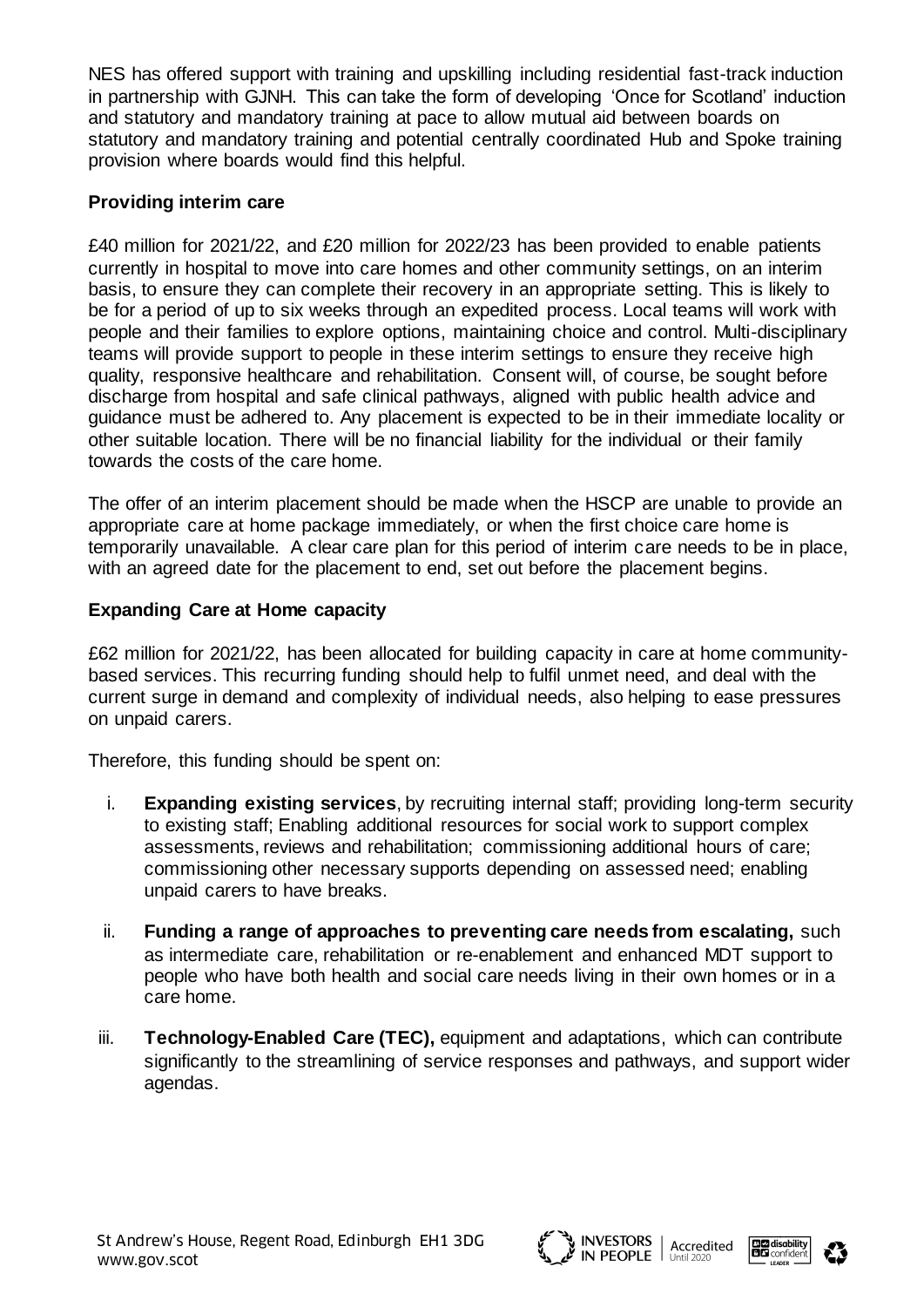### **Social Care Pay Uplift**

Up to £48 million of funding will be made available to enable employers to update the hourly rate of Adult Social Care Staff offering direct care. The funding will enable an increase from at least £9.50 per hour to at least £10.02 per hour, which will take effect from 1<sup>st</sup> December 2021. This funding is critical to support retaining and recruiting staff in the sector and to alleviate the immediate pressures in Social Care and NHS/ Community based health services.

#### **COVID-19 Financial Support for Social Care Providers**

The Scottish Government will continue to fund additional COVID-19 costs relating to remobilisation and adhering to public health measures, and the Social Care Staff Support Fund, until 31 March 2022. From 1 November 2021, the non-delivery of care and underoccupancy elements of financial support will only be available in exceptional circumstances where services are impacted for a sustained period due to COVID-19 outbreaks or following COVID-19 related Public Health guidance.

#### **Nationally Coordinated Recruitment in Specialist Areas of Need**

We know there are specific workforce shortages where Boards individually have struggled to achieve the numbers of workforce that they need. The Scottish Government is already providing marketing support for a nationally coordinated recruitment campaign for six Health Boards to deliver more midwives, predicated on a model developed for the nationally coordinated recruitment earlier this year of public health consultants, which was very successful.

In addition to this, we will make available national marketing support for Band 5 recruitment across the Health Boards. In particular, we will take forward a marketing campaign for Band 5 nurses working in community health and social care. We will request shortly from you the number of vacancies you aim to fill and will work with you to agree the next stages of this process.

We have also approved funding to extend the my jobs Scotland recruitment website until March 2022 to all third and independent sector organisations, which will mean that all social care vacancies can be advertised at no additional cost to providers on one platform. We will be running a national marketing campaign to attract more people to the sector, focusing on social media, working with schools and colleges and linking to the work we're doing with the SSSC and NES on career pathways and learning and development.

#### **International Recruitment**

We know international recruitment is a useful lever to alleviate pressures and as such are supporting Boards to increase the use of international recruitment through a number of measures. The Scottish Government has provided new recurring funding of £1 million to develop capacity within recruitment teams to support international recruitment. A readiness checklist for international recruitment has also been shared with boards to allow selfassessment and identification of priority areas for action.

The development of partnerships with a range of agencies such as Yeovil District Hospital Trust has been established to build a pipeline supply of international staff. A Memorandum of Understanding is available for use by Boards to engage the services of Yeovil District Hospital Trust. We now require that Boards nationally work towards the recruitment of at least 200 registered nurses from overseas by March 2022.





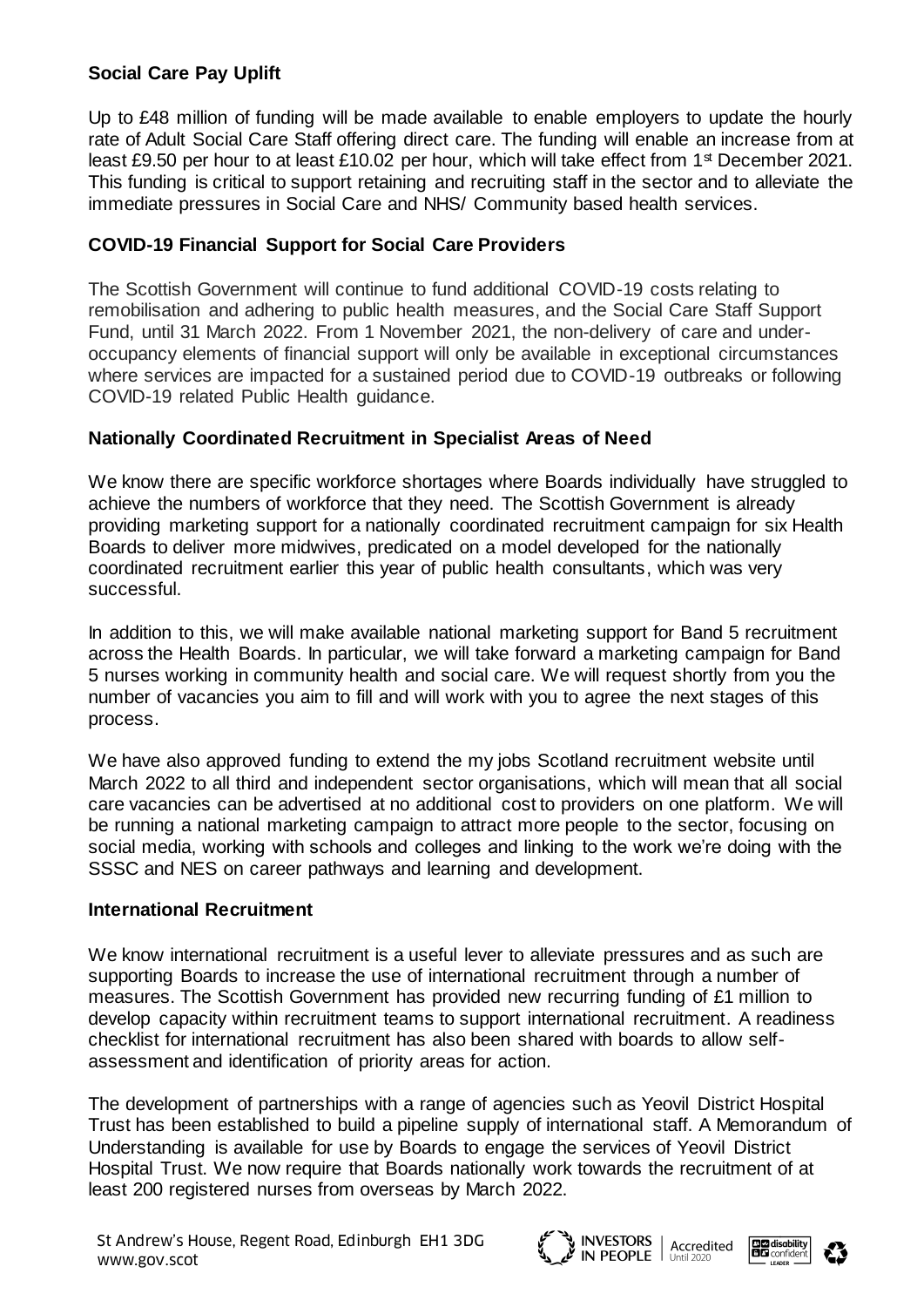To support this, in year funding of £4.5 million has been identified to offset direct recruitment costs and can be used to support prospective candidates, including the provision of temporary accommodation for incoming recruits, and other reasonable out-of-pocket expenses.

We are also establishing OSCE training provision and training support in Scotland which will offer a comprehensive training programme either directly to Boards or as facility to train local trainers to prepare candidates to sit their OSCE exam to gain NMC registration. This will expedite the process of gaining NMC registration and significantly reduce the burden of training and preparing a candidate to Boards.

In addition, we are establishing the NHS Scotland Centre for Workforce Supply based in NES to identify further labour markets, build relationships with a range of recruitment agencies, promote the use in Scotland of Government to Government agreements for international recruitment and support Boards and candidates where appropriate with onboarding.

We will make contact with Board HR teams in the coming weeks to receive an update on the use of the funding provided and the plan to accelerate readiness to commence international recruitment.

#### **Professional Regulators' Emergency Covid-19 Registers**

The Scottish Government's chief health professions officers, including the Deputy Chief Medical Officer, Deputy Chief Nursing Officer, Chief Allied Health Professions Officer and Chief Pharmaceutical Officer wrote on 27 September to remaining registrants on the professional regulators' emergency Covid-19 registers. This communication encourages registrants to apply for vacancies on the NHS Scotland Jobs website and, where relevant, to consider returning to service via Board staff banks.

This communication has been issued in anticipation of further challenges in the upcoming winter months, to encourage experienced professionals to return and support services in their area of expertise.

We hope that this approach of directing emergency registrants to live vacancies will attract suitable candidates to professional opportunities, based on your current and future staffing needs. Boards are asked to consider how retirees might be flexibly deployed. Many are unlikely to be able to return to full-time work, but can be deployed on a part-time basis, or via Board staff banks across areas of need.

#### **Healthcare Students**

The utilisation of the skills and experience of healthcare students has been an important step in addressing some of the workforce challenges. Whilst the Scottish Government does not believe it is appropriate to disrupt healthcare students' programmes through authorising fulltime student deployment at this time, we do believe the deployment of healthcare students (apart from dental students) in appropriate part-time support roles will be beneficial to support boards' workforce capacity.

A national offer via an open letter has been made to healthcare students – including nursing, midwifery, AHP students and undergraduate medics – through their colleges and universities signposting them to the availability of 3 or 6 month Less Than Full Time Fixed Term Contracts (LTFTFTC), with their nearest health board.





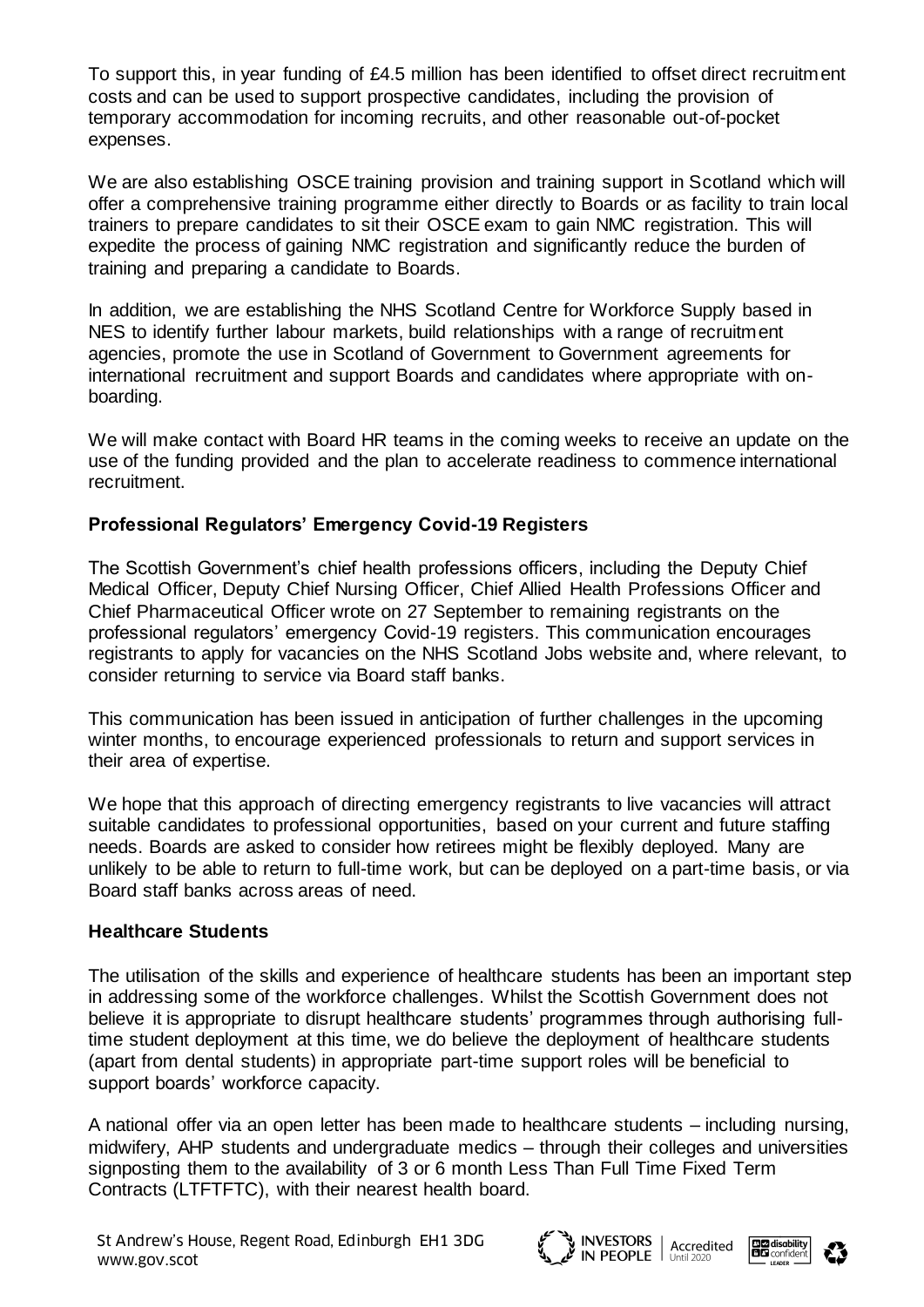A Director's Letter, reaffirming the policy arrangements set out in the Director's Letter 02/2021 will be issued and will provide further detail on the employment and deployment of students.

#### **Wellbeing**

Of significant importance is the wellbeing of our health and social care workforce, wherever they work, and this remains a key priority. We are working to ensure that the right level of support is offered across the system.

We are actively listening to colleagues to understand where the pressures are and what actions can be taken to mitigate the resulting impact on staff. Now, more than ever, it is critical that staff look after staff wellbeing and take the rest breaks and leave to which they are entitled, as well as being given time to access national and local wellbeing resources at work.

We are committed to ensuring we collectively provide the strategic leadership and oversight of staff wellbeing. An immediate priority is to address people's basic practical and emotional needs, and we are also developing further practical support measures and additional resources for Boards as you respond to winter pressures.

In support of that ongoing engagement, £4 million is being made available in this financial year to help staff with practical needs over the winter, such as access to hot drinks, food and other measures to aid access to rest and recuperation, as well as additional psychological support. £2 million of this funding will be made available immediately, with the remainder being allocated following the conclusion of ongoing discussions with staff-side representatives and employers to understand how the investment can best support staff welfare needs.

Finally, we appreciate the pressure our services are facing and once again reiterate our gratitude for the hard work and dedication of all our colleagues across the health and social care sector for all they do to support us through this challenging period.

Yours sincerely,

John Burns Donna Bell Chief Operating Officer, **Director of Mental Wellbeing** NHS Scotland and Social Care and Social Care and Social Care and Social Care and Social Care and Social Care and Social Care and Social Care and Social Care and Social Care and Social Care and Social Care and Social Care a